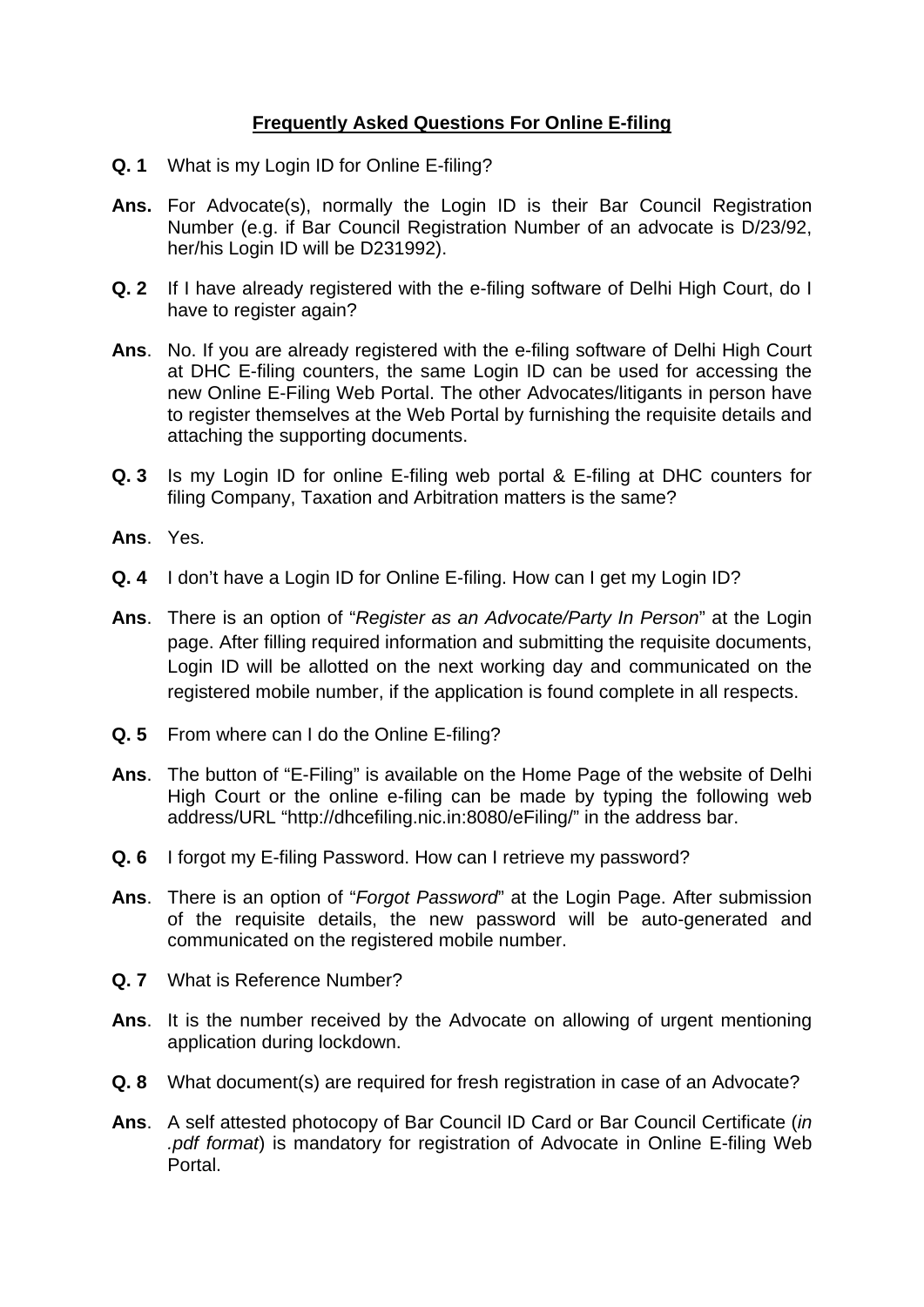- **Q. 9** I don't have my Bar Council ID card available with me right now, can I submit Bar Association ID card?
- **Ans**. No. Only a valid Bar Council ID or Bar Council Certificate is allowed.
- **Q. 10** I have Bar Council Registration ID of UP, can I register for online E-filing?
- **Ans**. Yes. Bar Council Registration ID or Bar Council Registration Certificate of any state is allowed for creating account for Delhi High Court E-filing.
- **Q. 11** Which types of cases can be filed from Online E-filing.
- **Ans**. All main cases, application, reply, rejoinder, document, caveat, etc. required to be filed in Delhi High Court can be filed via Online E-filing. Reference number is to be mentioned in the cases which are allowed on urgent mentioning, which will be taken up on priority. All other filings done during lockdown will be processed after the opening of the lockdown or as directed by the authorities.
- **Q. 12** Is bookmarking compulsory for Online E-filing.
- **Ans**. Yes. The details of how to create bookmarks in a file are available on Delhi High Court website under E-filing Practice Direction link.
- **Q. 13** Can I file a Bail matter?
- **Ans**. Yes. All types of filings can be done on Online E-filing Web Portal. The filings with Reference number (obtained on the urgent mentioning of case/application) will be taken up on priority basis and other filings, without Reference Number, will be processed after the opening of the lockdown or as directed by the authorities.
- **Q. 14** Can I file an Arbitration matter?
- **Ans**. Yes. The filings with Reference number (obtained on the urgent mentioning of case/application) will be taken up on priority basis and other filings, without Reference Number, will be processed after the opening of the lockdown or as directed by the authorities.
- **Q. 15** What is the max permissible size of the file that can be uploaded in Online Efiling?
- **Ans**. The maximum permissible size of the .pdf file that can be presently uploaded at the time of Online E-filing is 50 MB. If the size exceeds 50 MB, the advocate/litigants can file via E-filing Designated Counters situated at Delhi High Court or District Courts.
- **Q. 16** Whether audio or video file can be uploaded?
- **Ans**. The Online E-filing Web Portal does not support the filing of audio or video files. However, the audio or video file(s) can be inserted/appended inside the .pdf file using special software(s) and then the .pdf file can be uploaded on the Web Portal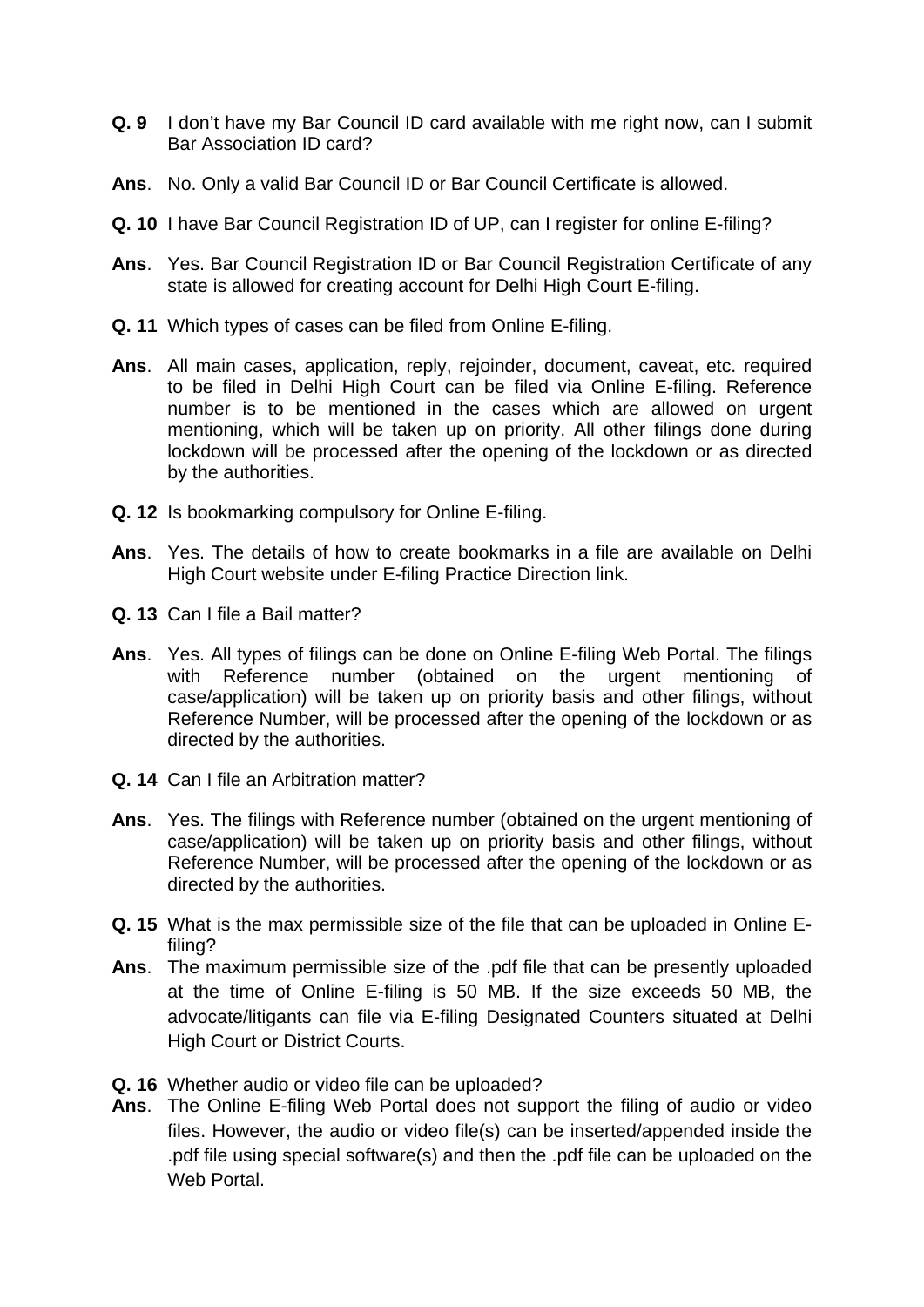- **Q. 17** From where can the Court Fee be purchased for Online E-filing?
- **Ans**. Court Fee can be purchased either electronically from the online facility provided by the Stock Holding Corporation of India Limited [\(http://www.shcilestamp.com/\)](http://www.shcilestamp.com/) or from the counters provided for the purpose in Delhi High Court/District Courts or from any other authorized court fee vendor(s) in Delhi. The 17-digit payment code whether automatically generated on payment of court fee online through the payment gateway of Stock Holding Corporation of India Limited or the receipt when court fee is purchased from the counters/vendors, has to be filled in the appropriate box at the time of online e-filing.
- **Q. 18** How can I file a fresh petition through online E-filing?
- Ans. After Login, click on Main Case Filing  $\rightarrow$  Fill details of Memo of Parties  $\rightarrow$ Enter Case Type  $\rightarrow$  Enter E-Court Fee Code &add Advocate Remarks, if any,  $\rightarrow$  browse and upload .pdf file. A Diary Number will be generated on successful filing.
- **Q. 19** Do I have to fill all the details of multiple petitioners or respondents?
- **Ans**. Yes. The details of all petitioners and respondents are mandatory.

Enter the detail of the first Petitioner/ Respondent and then Click on Add button. A new row appears in which the details of the second Petitioner/Respondent can be written. Similar step is to be undertaken to fill all the Petitioners/ Respondents details.

- **Q. 20** How do I pay ecourt fee?
- **Ans**. Only the receipt number containing 17-digit code (mentioned on E-Court fees receipt(s)) is to be added by the litigant/ advocate while E-filing the case. If there is multiple ecourt fees codes, each ecourt fee code needs to be added by advocate/litigant.
- **Q. 21** Are e-stamps acceptable for online E-filing?
- **Ans**. No. Only ecourt fee having valid 17-digit code is accepted for online E-filing.
- **Q. 22** What is Advocate Remarks & Previous Remarks?
- **Ans**. The fresh remarks (or first time remarks) given by the filing Advocate/Litigantin-person are treated as Advocates Remarks. While re-filing, these remarks automatically become Previous Remarks and are reflected in Previous Remarks Column. At the time of re-filing the fresh remarks, if any, can be written in Advocates Remarks.
- **Q. 23** How can I file an Application?
- Ans. After Login, Click on Application Filing → Fill Existing Case Type, Case No & Case Year  $\rightarrow$  Click Go  $\rightarrow$  Select Application Type  $\rightarrow$  Enter 17 digits Court Fee Code (if any) &add Advocate Remarks, if any, >Browse and upload .pdf file. A Diary Number will be generated on successful filing.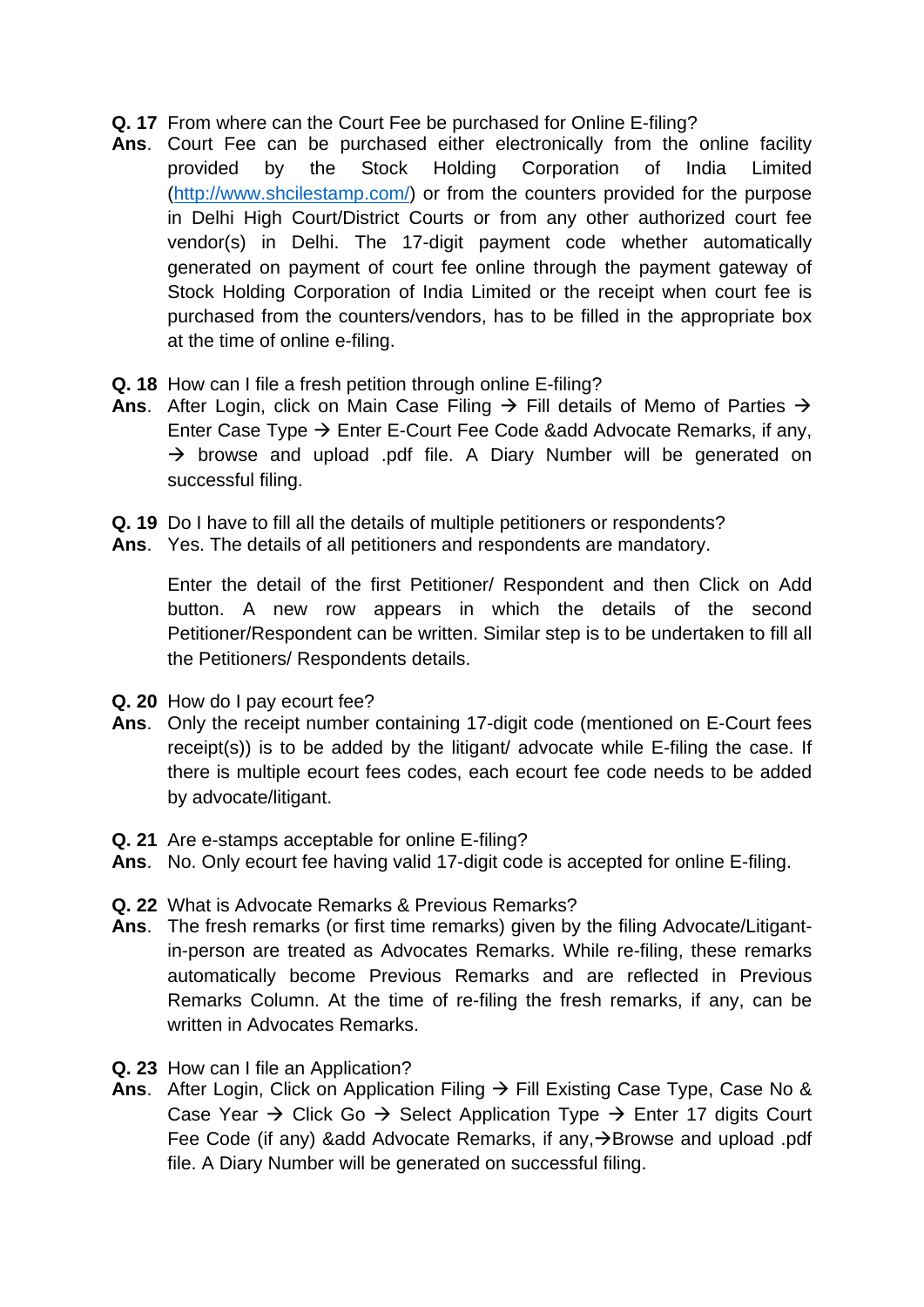- **Q. 24** How can I file a Document?
- Ans. After Login, Click on Document Filing → Fill Existing Case Type, Case No & Case Year  $\rightarrow$  Click Go  $\rightarrow$  Select Document Type  $\rightarrow$  Enter 17 digits Court Fee Code (if any) & add Advocate Remarks, if any,  $\rightarrow$  browse and upload .pdf file. A Diary Number will be generated on successful filing.

**Q. 25** Where can I check status of my cases/applications/documents that was filed? **Ans.** To Check Main Case  $\rightarrow$  Click on Main Case Inbox.

To Check Application  $\rightarrow$  Click on Application Inbox.

To Check Document/Vakalatnama  $\rightarrow$  Click on Document Inbox.

- **Q. 26** How can a case be refiled?
- **Ans**. In Defective tab select Diary Number and click List of Defects to see all the defects raised by registry & and click *re-file* to file the case again. The same diary number will be generated on refilling.
- **Q. 27** In scrutiny tab, the status of case shows *registration.* What does it mean?
- **Ans**. Registration means that the case has been passed for listing. Once it has been cleared from listing, it is being reflected in "Previously Filed Cases"& SMS is sent to Advocate's registered mobile number about the Case Number of the case and date of listing of case.
- **Q. 28** What is Draft Inbox for?
- **Ans**. If due to you some reason, while filing the case, Advocate can't proceed with the filing (for example: if he has to go somewhere urgently or there is some mistake in the PDF, etc and he doesn't want to waste time in writing the Memo of Parties again) he can save the Memo of Parties details. The same will be saved in Draft Inbox. Next time when he enters the Portal, he doesn't have to write the details of Memo of Parties again and the same can be retrieved from the Draft Inbox.
- **Q. 29** What is the Previously Filed Cases for?
- **Ans**. The Previously Filed Cases shows the details of the cases that have been passed and listed before the Hon'ble Court.
- **Q. 30** What document I need to register for online eFiling?
- **Ans**. A self attested copy of Bar Council ID or Certificate in .pdf format in case of Advocate and A self attested copy of any Govt. ID (e.g. Govt. ID issued by any Govt. department, Voter ID, Aadhar, PAN, Passport etc.) in .pdf format in case of Party-In Person.
- **Q. 31** Can I choose any password of my choice?
- **Ans**. Yes, one can choose any password for online eFiling, but it should follow Password guidelines i.e. at least 1 Capital letter, 1 digit, 1 special character and length of the password should be at least 8 characters.